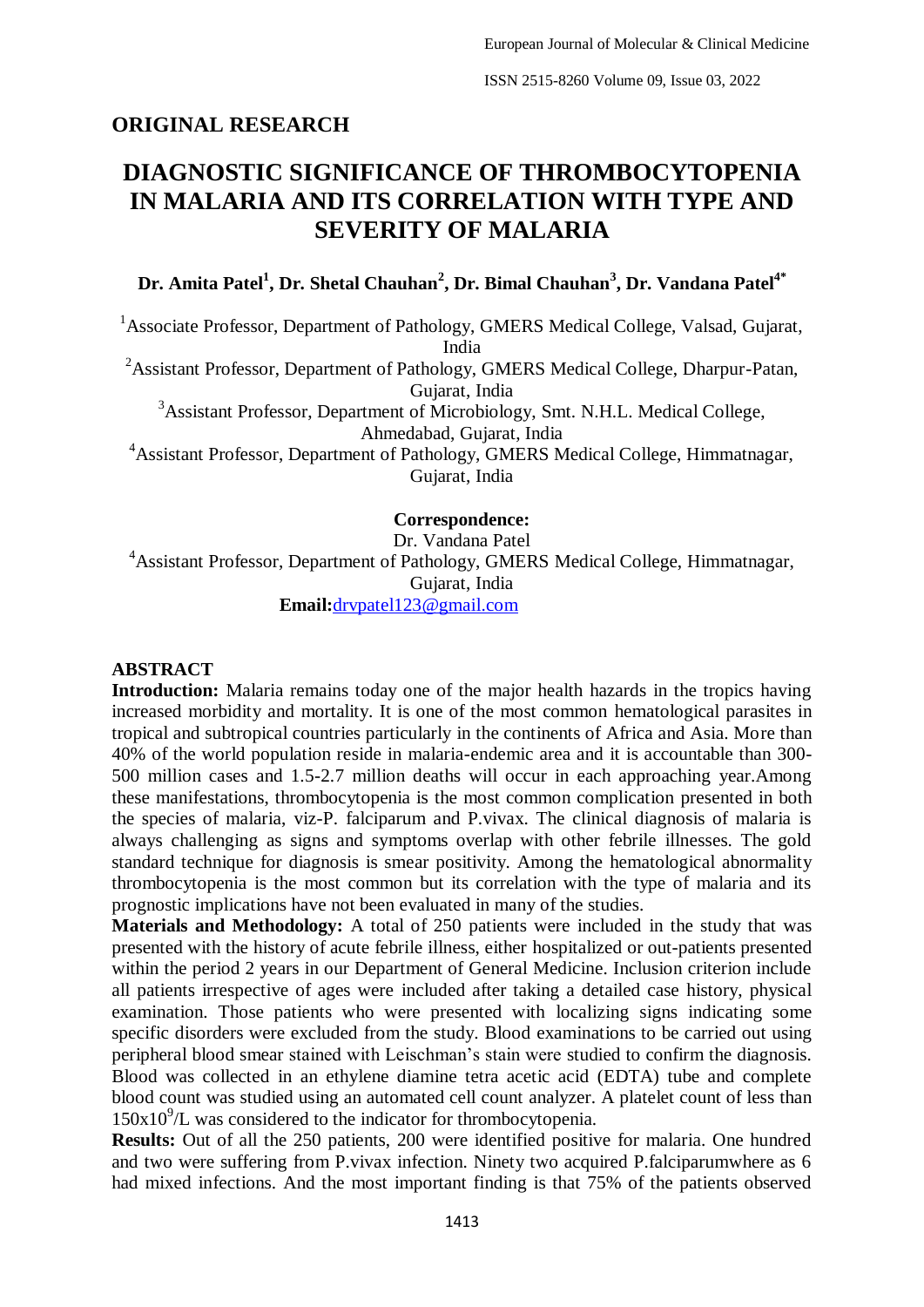with thrombocytopenia. The median platelet count in patients with falciparum malaria (72.5  $\times$ 103 /μL) and vivax malaria (89 × 103 /μL) were significantly lower than those with nonmalaria (282 × 103 /μL) group (P value < 0.0001).

**Conclusion:** As concluded in this study that hematological changes such as anemia, thrombocytopenia and leucopenia showed a statistically significant correlation with malarial infection. We observed that routinely performed laboratory findings such as hemoglobin levels, leukocyte and platelet count and even red cell distribution width values can provide a spark to the diagnosis in a patient with acute febrile illness in endemic areas, thus having a greater probability of accurately diagnosing malaria and enhancing prompt initiation of treatment. The limitation of resources and trained health personnel in many malaria infested areas, presumptive clinical diagnosis seems a relevant option to start the anti-malarial regime at the earliest.

**Keywords:**Malaria parasite, Thrombocytopenia, vivax, falciparum

### **INTRODUCTION**

Malaria remains today one of the major health hazards in the tropics having increased morbidity and mortality. It is one of the most common hematological parasites in tropical and subtropical countries particularly in the continents of Africa and Asia. More than 40% of the world population reside in malaria-endemic area and it is accountable than 300-500 million cases and 1.5-2.7 million deaths will occur in each approaching year.<sup>1</sup> Clinical presentations of malaria include fever chills, sweating, vomiting, headache, abdominal pain, hepatomegaly and splenomegaly.<sup>2</sup> Various hematological abnormalities have been reported in malaria like neutrophilia, lymphopenia and thrombocytopenia. Among these manifestations, thrombocytopenia is the most common complication presented in both the species of malaria, viz-P. Falciparum and P.vivax.<sup>3,4</sup> The clinical diagnosis of malaria is always challenging as signs and symptoms overlap with other febrile illnesses. The gold standard technique for diagnosis is smear positivity. Among the hematological abnormality thrombocytopenia is the most common but its correlation with the type of malaria and its prognostic implications have not been evaluated in many of the studies.

### **MATERIALS AND METHODOLOGY**

A total of 250 patients were included in the studies that were presented with the history of acute febrile illness, either hospitalized or out-patients presented within the period 2 years in our Department of General Medicine. Inclusion criterion include all patients irrespective of ages were included after taking a detailed case history, physical examination. Those patients who were presented with localizing signs indicating some specific disorders were excluded from the study.

Blood examinations to be carried out using peripheral blood smear stained with Leishman's stain were studied to confirm the diagnosis. Blood was collected in an ethylene diamine tetra acetic acid(EDTA) tube and complete blood count was studied using an automated cell count analyzer. A platelet count of less than  $150x10^9$ /L was considered to the indicator for thrombocytopenia.

### **RESULTS**

Out of all the 250 patients, 200 were identified positive for malaria. One hundred and two were suffering from P.vivax infection. Ninety two acquired P.falciparum where as 6 had mixed infections. And the most important finding is that 75% of the patients observed with thrombocytopenia. The median platelet count in patients with falciparum malaria ( $72.5 \times 103$ ) /μL) and vivax malaria (89  $\times$  103 /μL) were significantly lower than those with non-malaria  $(282 \times 103 \mu L)$  group (P value  $0.0001$ )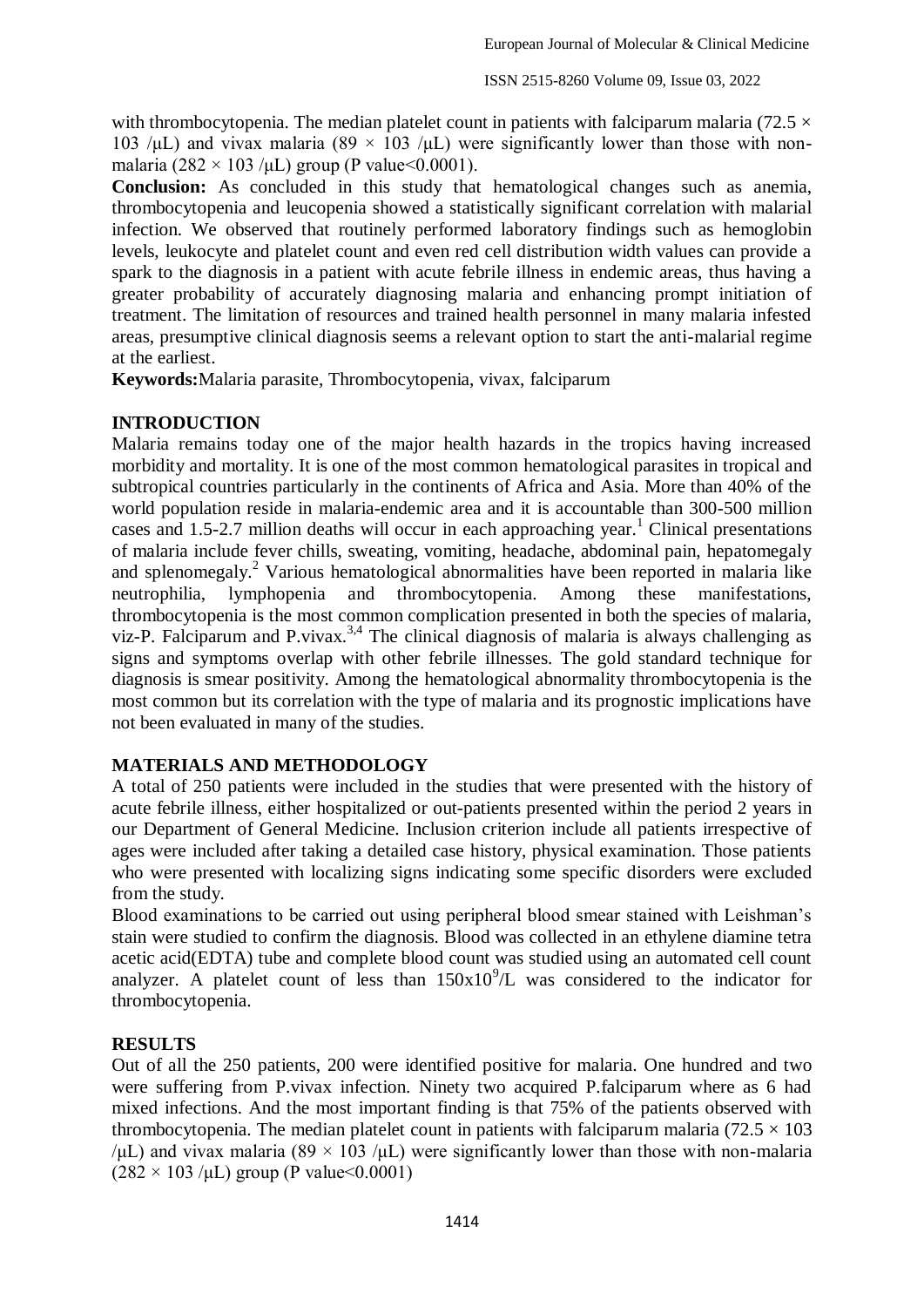ISSN 2515-8260 Volume 09, Issue 03, 2022

| <b>Platelet</b><br>counts/mm <sup>3</sup> | <b>Mixed</b>   | P.falciparum   | P.vivax        | <b>Malaria</b><br>cases<br>$(n=200)$ | <b>Normal</b><br>cases<br>$(n=50)$ |               |
|-------------------------------------------|----------------|----------------|----------------|--------------------------------------|------------------------------------|---------------|
|                                           |                |                |                |                                      | N <sub>0</sub>                     | $\frac{0}{0}$ |
| $<$ 50000/mm <sup>3</sup>                 | 4              | 56             | 18             | 78                                   | $\bf{0}$                           | 0.0           |
| 50000                                     |                | 24             | 48             | 72                                   | $\boldsymbol{0}$                   | 0.0           |
| 1.5L/mm <sup>3</sup>                      |                |                |                |                                      |                                    |               |
| $1.5$<br>$4L/mm3$                         | $\overline{2}$ | 10             | 34             | 46                                   | 50                                 | 100.0         |
|                                           |                |                |                |                                      |                                    |               |
| $>4L/mm^3$                                | $\blacksquare$ | $\overline{2}$ | $\overline{2}$ | $\boldsymbol{4}$                     | 0                                  | 0.0           |
| Total                                     | 6              | 92             | 102            | 200                                  | 50                                 | 100.0         |

#### **Table: Distribution of platelet count in malaria**

### **DISCUSSION**

Even though there are numerous advances in diagnostic methods and treatment modalities, the global incidence of malaria is still contributing about 300-500 million cases annually reported with 1.1 to 2.7 million deaths. Almost around 40% of the world-wide population who are at risk of malaria resides in the South-East Asian Region. In the Indian subcontinent, the distribution of malaria is heterogeneous and determined by various climatic and physiological risk factors. However, Plasmodium vivax is the most prevalent malaria parasite in India, contributing towards the majority of cases reported annually.<sup>5</sup>

The noticeable hematological changes are some of the most common complications in malaria and they play a major role in malarial pathogenesis. These changes involve the major cell types such as RBCs, leucocytes and thrombocytes.<sup>6,7,8</sup>Also, malaria infected patients tend to have significantly lower platelets level, WBCs, lymphocytes, eosinophils, RBCs and Hb level, while monocyte and neutrophil counts are significantly higher in comparison to nonmalaria infected patients or normal people.  $9,10,11,12$  Malaria can affect any age group. However, most studies show predilection towards adults when compared to children. The present study had 140 adult patients and 60 children which is comparable to study conducted by *Potkaret al*. 6

The adult age group between 30-45 is more affected due to their greater mobility and their greater risk of exposure due to more outdoor activities. Present study had 52% males as compared to females 48%. Other studies with favorable results include *Erhartet al*<sup>8</sup> with 69% males and *Bashwari et al*<sup>5</sup> with 75.9% males. The females are usually at lower risk to exposure due to their lesser mobility in male chauvinistic society and apathy towards treating illness in females may contribute towards a greater number of reported male cases. The most common species of malaria in the present study was reported to be vivax (51%) closely followed by falciparum (46%). Studies conducted by *Erhartet al*<sup>13</sup>, Jadhav et al<sup>14</sup>P.vivax was the most common species while *Rojansthein et*  $al^{15}$  and *Bashwari et al*<sup>5</sup> reported higher falciparum prevalence in their respective studies.

The clinical diagnosis of malaria is challenging because of its non-specific nature of the signs and symptoms which usually overlap considerably with other diseases presenting with fever in tropical and sub-tropical regions. This leads to inadvertent usage of anti-malarial regime, thereby compromising the quality of care for patients with non-malarial fevers in endemic areas.<sup>11</sup> The gold standard for laboratory diagnosis of malaria is the demonstration of the malarial parasite on microscopy which requires technical expertise and a tedious procedure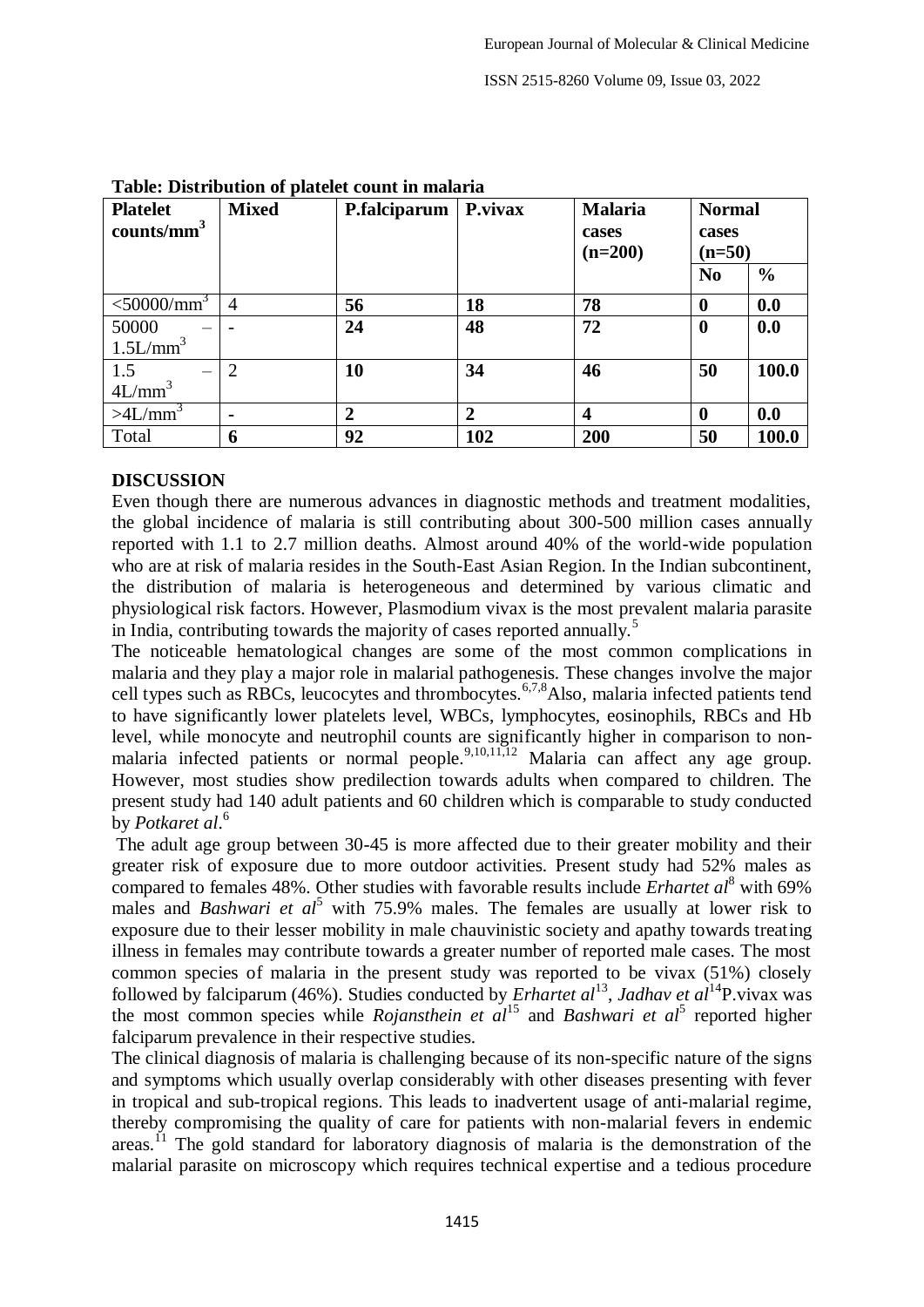#### ISSN 2515-8260 Volume 09, Issue 03, 2022

that needs repeated peripheral smear examinations. Hematological abnormalities which are considered as a hallmark of malarial infections and statistical analyses have shown that many of these hematological values may lead to an increased clinical suspicion for malaria thus making an initiative to specific therapy even in the absence of a positive smear report for malaria. Various hematological alterations like progressively increasing anemia, thrombocytopenia, leucocytosis or leukopenia have been reported in cases of malarial infecton.<sup>16</sup>The suggested mechanism of thrombocytopenia in malaria may be attributed to a peripheral destruction, excessive removal of platelets by splenic pooling as well as platelet consumption by the process of disseminated intravascular coagulation  $(DIC)^{17}$  In this study, we found that130 patients with Thrombocytopenia (65%) in the malaria-infected group. The median of platelet count in patients affected with falciparum malaria (72.5  $\times$  103 / $\mu$ L) and vivax malaria (89 × 103 /μL) were significantly lower than those with non-malaria (282  $\times$  $103 / \mu L$ ) group (P value  $0.0001$ ). Thrombocytopenia was also associated with anaemia in the malaria group (r=-0.107, P value=0.004) and also related to age (r=- 0.235, p – value<0.0001).

Thrombocytopenia is the most common findings, irrespective of the type of malaria seen in patients. Presence of thrombocytopenia in a patient of acute febrile illness in the tropics increases the probability of malaria and can be a helpful clinical indicator for the beginning of anti-malarial regime. However, thrombocytopenia is not a distinguishing feature between the two types of malaria. The mechanism of thrombocytopenia in malaria is uncertain. Immune-mediated lysis, sequestration in the spleen and a dyspoietic process in the marrow with diminished platelet production have all been correlated with the available literature. Abnormalities in platelet structure and function have been described as a consequence of malaria and in some rare instances; platelets can be invaded by malarial parasites themselves. Studies conducted by *Bashwari et*  $a l^5$  and *Jhadav et*  $a l^{14}$  shows thrombocytopenia which is reported more in vivax as in the present study while in studies conducted by *Horstmann et*   $a^{17}$  and *Erhart et al*<sup>13</sup>, thrombocytopenia is more in cases of falciparum malaria in their respective studies.

#### **CONCLUSION**

As concluded in this study that hematological changes such as anemia, thrombocytopenia and leucopenia showed a statistically significant correlation with malarial infection. We observed that routinely performed laboratory findings such as hemoglobin levels, leukocyte and platelet count and even red cell distribution width values can provide a spark to the diagnosis in a patient with acute febrile illness in endemic areas, thus having a greater probability of accurately diagnosing malaria and enhancing prompt initiation of treatment. The limitation of resources and trained health personnel in many malaria infested areas, presumptive clinical diagnosis seems a relevant option to start the anti-malarial regime at the earliest.

#### **REFERENCES**

- 1. World Health Organisation. World malaria situation in 1994. Parts1-111. Weekly Epidemiol Rec 1997;72:269- 90.
- 2. Leder K, Weller PF. Epidemiology, pathogenesis, clinical features and diagnosis of malaria. Up To Date Online 1999;7:1–6.
- 3. Jojera AS, Hathila RN, Patel PR, Tailor HJ. Changes in WBC and platelet count in patients with malaria: a hospital based comparative study. Int J Res Med Sci 2013;1:401-3.
- 4. Malik NA, AhemadTM, Khan A, Jaffery S et al. Malaria; Assessment of hematological changes. Professional Med J,2013;20(2):227-3.